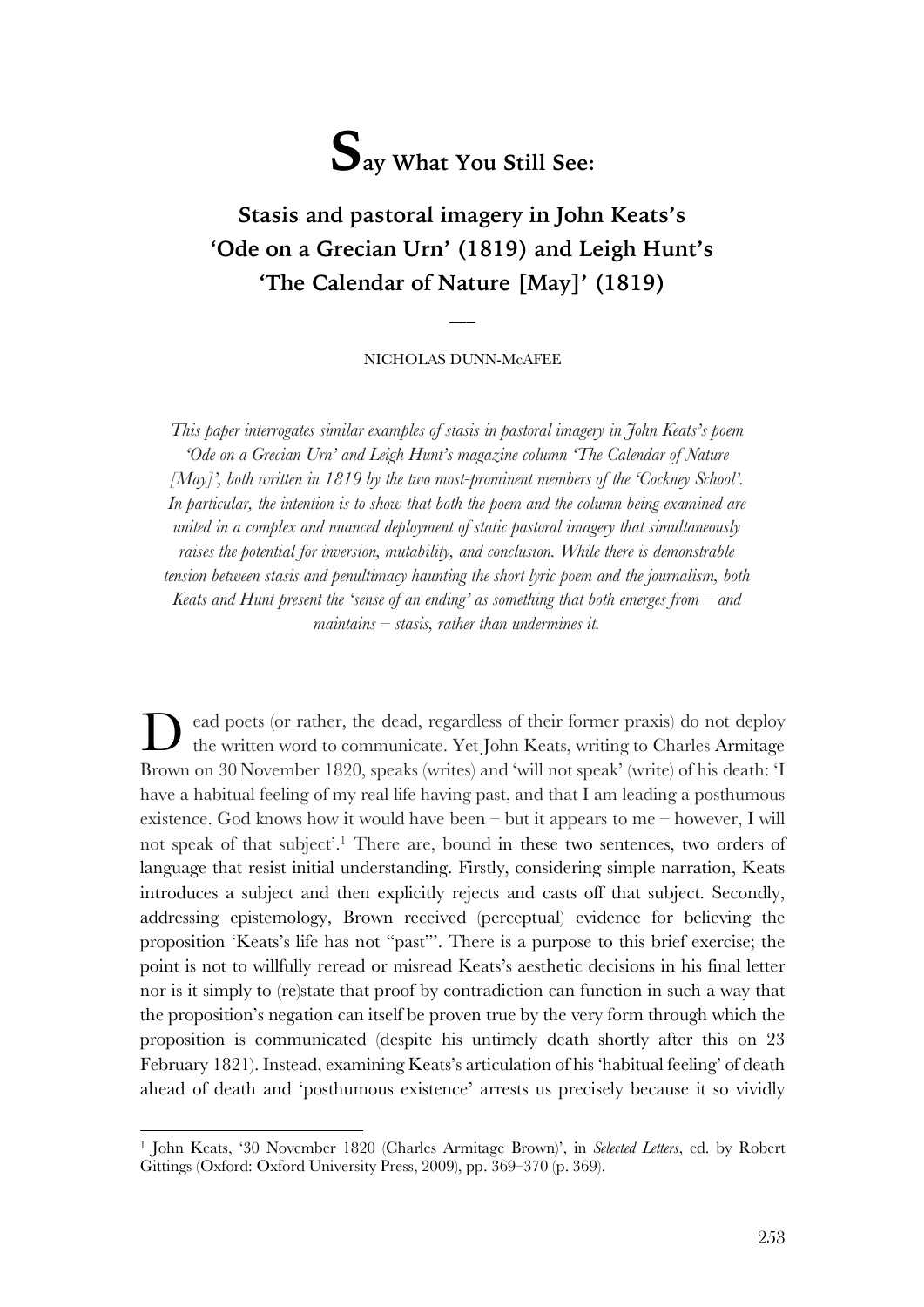reminds us of his own (and others') short lyric poetry, which characteristically 'compresses language in a way that resists initial easy comprehension'.2 Posthumous Keats, ironically, brings the actions and outputs of living Keats to the forefront of his final letter: etymologically, the endearing, diffident adverb of his sign-off  $-$  'I always made an awkward bow<sup>3</sup> – comes from 'awk', to be 'directed the other way or in the wrong direction',<sup>4</sup> which is equally fitting and serves as a reminder that this Keats, the writer of non-fiction prose, is never more than a turn of phrase away from Keats, the writer of fictional poetry. To the texts at hand: both Keats's 'Ode on a Grecian Urn' and Leigh Hunt's 'The Calendar of Nature [May]' are the concern of this paper precisely because they require a distinct mode of interpretation that resists both the personal connection between Keats and Hunt, the Cockney School attacks that condemn both their authors, and their proximity in production (Spring and Summer 1819). That is: deployed in parallel, interpretations of 'Grecian Urn' and of 'Calendar of Nature' not only elucidate the way in which both texts demonstrate a nuanced conception of stasis in pastoral imagery, but this deployment provides a greater understanding of both texts. Particularly, our understanding of the seminal 'Grecian Urn' – and the way in which we 'read' the short lyric poem's imagery, metaphors, and synesthesia – is enriched in light of the lesser-known 'Calendar of Nature' magazine column.

If 'Nothing is so difficult as beginning  $|$  In poesy',<sup>5</sup> Keats experienced no such arduousness in mid-1819 when he underwent a period of intense productivity and wrote five of his six seminal odes.6 While the chronological order and (if any) interpretive sequences are unclear, critical tradition places 'Ode to Psyche' first and September's 'To Autumn' last. 'Grecian Urn' – published later in January 1820's Annals of the Fine Arts –opens with the sort of 'awkward bow'7 (read: uneasy deference) that closes Keats's final letter:

Thou still unravish'd bride of quietness, Thou foster-child of silence and slow time, Sylvan historian, who canst thus express A flowery tale more sweetly than our rhyme […]8

The speaker of Keats's ekphrasis begins their address to the nameless-yetlocospecified urn – an artefact and thus never the auditor – in a nuanced way that is

 $\overline{a}$ 

<sup>2</sup> Peter Lamarque, 'Semantic Finegrainedness and Poetic Value', in *The Philosophy of Poetry*, ed. by John Gibson (Oxford: Oxford University Press, 2015), 18–36 (p. 19).

<sup>3</sup> Keats, 'To Charles Armitage Brown (30 November 1820)', p. 370.

<sup>4</sup> *OED* [online], 'Awk', <http://www.oed.com/view/Entry/13967?redirectedFrom=awk#eid> [accessed 8 February 2019].

<sup>5</sup> Lord Byron, 'Don Juan', in *Selected Poems of Lord Byron: Including Don Juan and Other Poems*, ed. by Paul Wright (Ware, Hertfordshire: Wordsworth Editions, 1994), pp. 51-557 (IV. ll. 1–2).

<sup>6</sup> Walter Jackson Bate, *John Keats* (Cambridge, Massachusetts: Belknap Press, 1963), pp. 525–527.

<sup>7</sup> Keats, '30 November 1820', p. 370.

<sup>8</sup> John Keats, 'Ode on a Grecian Urn', in *The Major Works*, ed. by Elizabeth Cook (Oxford: Oxford University Press, 2008), pp. 288-289 (ll. 1–4).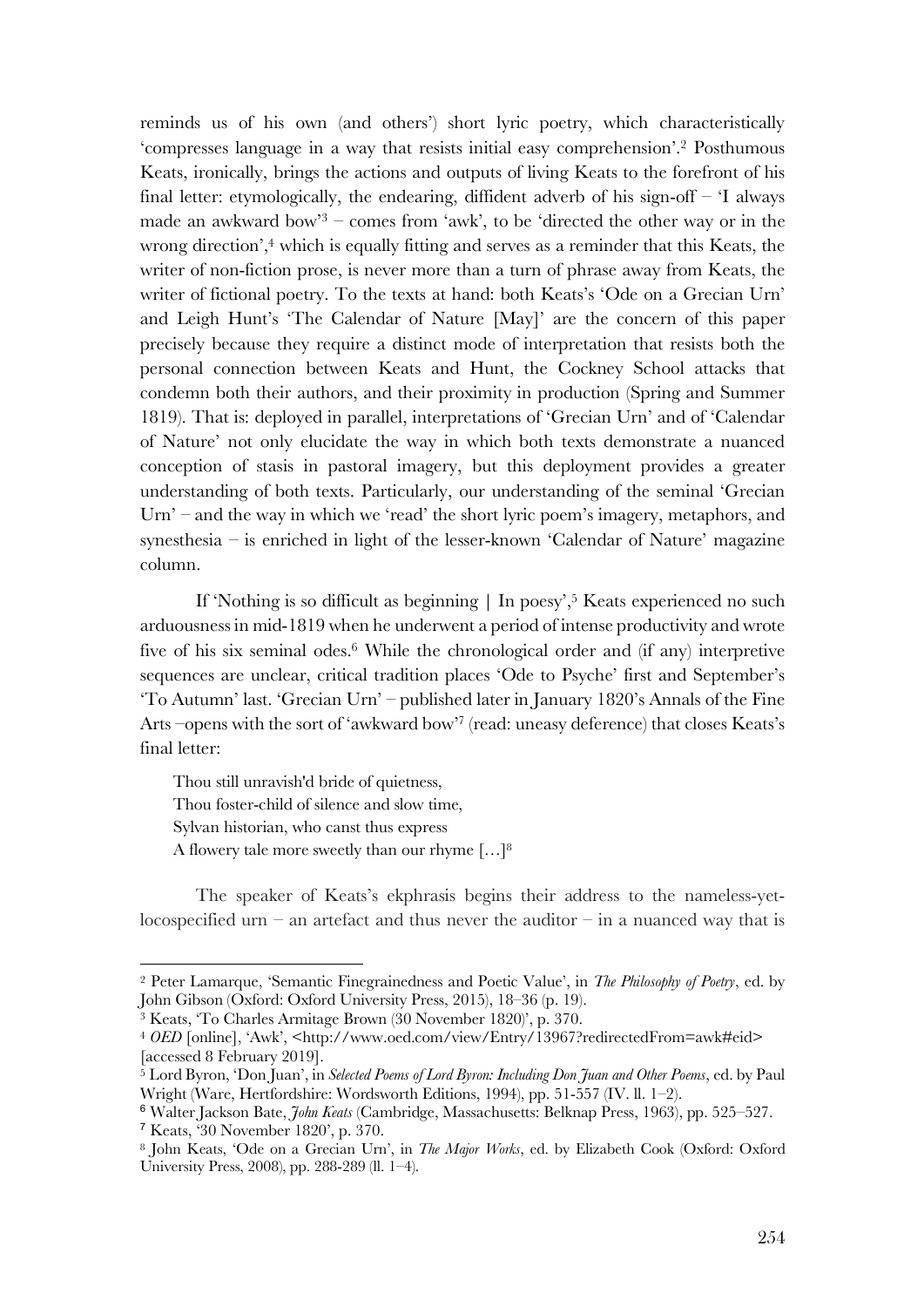illuminated when read alongside the opening of May 1819's edition of Hunt's 'Calendar of Nature' series, published in *The Examiner* throughout that year: 'Towards the end of the month, indeed, as it stands at present, if a very great blight does not occur, the treasures of summer are almost laid open.'9 Both Keats's speaker and Hunt deploy the same technique: they are defining the present, pastoral scene in the negative. Attending to the detail, Keats has not applied negation to the entire sentence or even a clause, but deploys the privative prefix 'un-' to invert and, in this case, subvert the value of the 'ravish'd' stem. The urn, then, is presented to the reader in the first instance as having the overtly specific quality of not having been seized by force and  $-$  to further unpick the logical implications of the linguistical compression – defined by its matrimonial and adoptive relationship to quietness and silence respectively. Hunt is similarly specific: the only risk posed to his desired 'treasures of summer' and the expected, positive trajectory is 'blight'. While the former's 'presumably innocent, pastoral love raises the spectre of rape, as maidens loath try to evade pursuit',<sup>10</sup> the latter raises the spectre of infestation, disease, and decay. Any criticism of Hunt's writing must be framed by his own idiosyncratic attitude towards literary language and its implications. While Hunt remains more well known for his journalism than his poetry, Richard Cronin's criticism of Hunt's *The Story of Rimini* (1816) – with its unusual diction such as 'vests attir'd […] colours fir'd', 'lightsome' as an adjective for both the fit of a hat and the manner in which horses are led, crowds painted as 'rank agreeing', inanimate objects rendered (somehow) 'half-indifferent', and colours graspable as the tactile-cum-ocular 'purple smearings' and 'yellow thickening bright' – becomes a salient touchpoint for the reader of 'Calendar of Nature'. Cronin formulates Hunt's stance as one of 'knowing innocence' in which he writes 'as if' language itself was not defined by 'cultural authority', 'as if' he was simply 'unaware'.11 Indeed, even the briefest consideration of 'private language' – where words 'refer to what only the speaker can know  $-$  to [their] immediate private sensations' away from rule-governed language<sup>12</sup> – leaves us questioning whether the sign is operational (meaningful) when considered alongside 'correct' usage. That is: it is necessary, in the context of Hunt's output, to scrutinise an example of language that may – at first – seem supplementary or included for 'balance'. Both Keats's poem and Hunt's column open by offering the reading an idealised, pastoral scene, but one primarily defined through the absence of harm and disaster while in the same instance raising the specific, latent potential for said harm and disaster.

Such a reading of the first four lines of Keats's lyrical poem (one contingent on the extended implications of 'unravish'd', an adjective neither particularly technical nor obscure) easily assimilates – and neatly adheres to – the notion that the 'proper language of poetry is in fact nothing different from that of real life' and, as such, poets must 'use

<sup>9</sup> Leigh Hunt, 'Calendar of Nature [May]', *The Examiner* (9 May 1819), p. 16.

<sup>10</sup> Andrea Henderson, 'Mastery and Melancholy in Suburbian', *The Eighteenth Century*, 50.3 (2009), 221– 242 (p. 239).

<sup>11</sup> Richard Cronin, 'Keats and the Politics of Cockney Style', *Studies in English Literature 1500 – 1900*, 36.4 (1996), 785–806 (p. 789).

<sup>12</sup> Ludwig Wittgenstein, *Philosophical Investigations*, trans. by P. M. S. Hacker and Joachim Schulte (Oxford: Wiley-Blackwell, 2009), p. 243.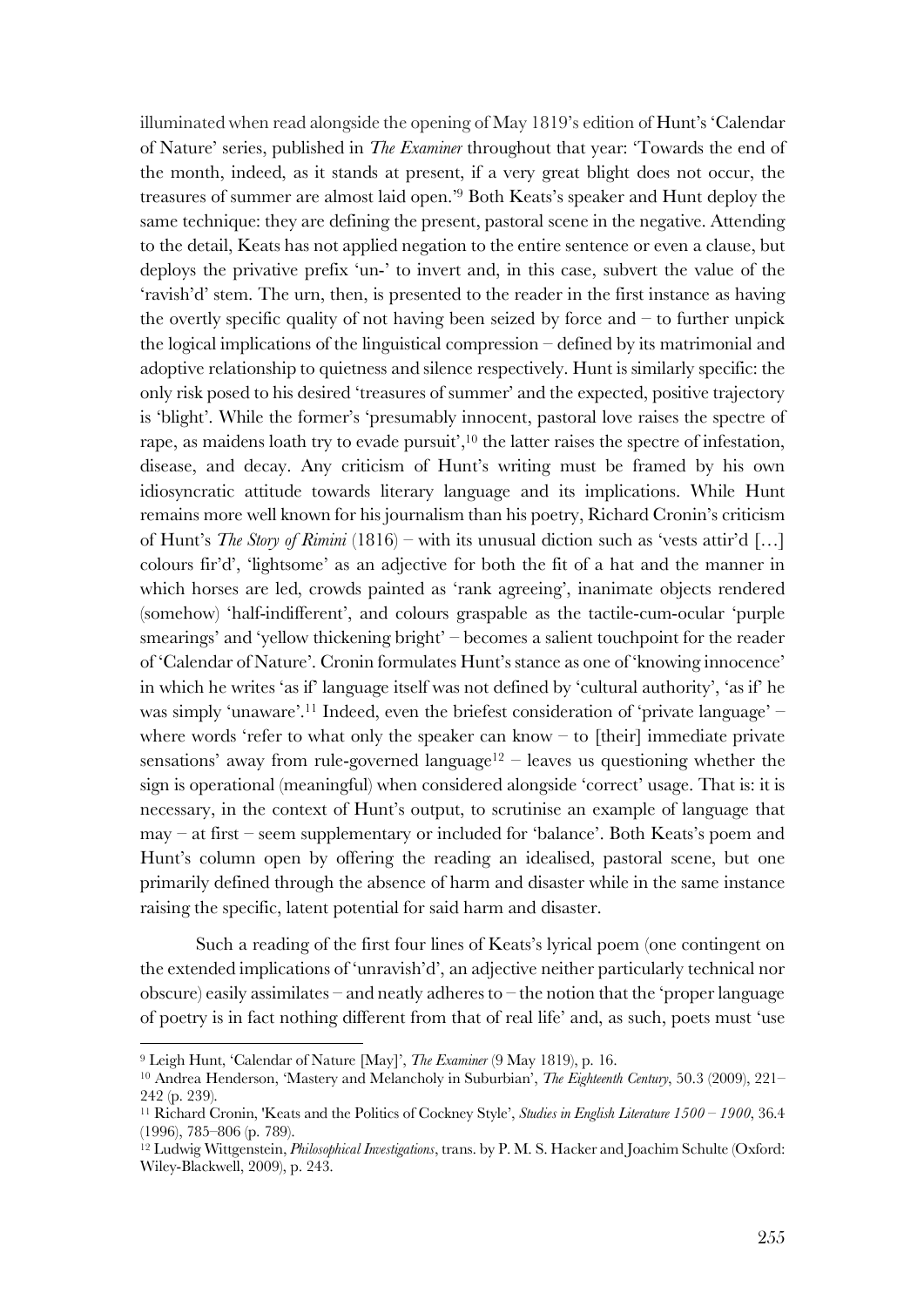as much as possible an actual, existing language', <sup>13</sup> which can thus be interpreted with the same 'real' method. This declaration could quite easily be lifted from *Lyrical Ballads*' preface with its 'real language of men'14 but actually comes from the preface of Hunt's *Rimini*. Having defined May by its absence of catastrophe, that same writer of *Rimini*  progresses his magazine column with a more towards more detailed imagery: 'The grass is in its greenest beauty; the young corn has covered the more naked fields; the hedges are powdered with the snowy and sweet-scented blossoms of the hawthorn, as beautiful as myrtle-flowers'.15 This earlier absence is met with abundance: pastures are described in the superlative green, previously naked fields have been 'clothed', and Hunt deploys both sight and scent in describing the cultivated divides between said fields. Something remains unaddressed and unassimilated in that summary: the metaphoric comparison 'as beautiful as myrtle-flowers'. Myrtle is not just dense with interpretative potential (Harmodius and Aristogeiton; Demeter and Aphrodite) but indicative of a nuanced toying with temporality as Hunt presents May's hawthorns in comparison to a plant that does not flower until late summer (and therefore, in the seasonal cycle expected but yet-to-occur in 1819): the hawthorn of 1819 is as beautiful as the myrtle yet-to-be of 1819 and either meaning threatens to collapse in the specific temporal setting or we must read Hunt as appealing to a memory of myrtle-signalled beauty. Taking the most reasonable explanation, the latter, this appeal to transcendent beauty and the form of myrtle ironically jars with the inwardness of the pastoral scene and  $-$  by extension  $$ stasis itself. Consider Peter Lamarque (challenging Donald Davidson's assertion that we must deal with what 'words mean in their literal application and the rest is merely effect' and thus metaphoric meaning does not exist as there is nothing to 'paraphrase'): poetry demands 'the kind of normative experiences' that make it extraordinarily difficult to rely on the idea that metaphor is 'inexhaustible' with 'unconstrained effects'.16 Consider Ronald de Sousa: metaphor is central to 'density', contributed to by 'everything likely to concentrate the greatest load of meaning into as few words as possible'.17 Now, consider poetry, consider Keats, whose speaker relays more questions than answers:

In Tempe or the dales of Arcady? What men or gods are these? What maidens loth? What mad pursuit? What struggle to escape? What pipes and timbrels? What wild ecstasy?18

The rhythmic predictability of Keats's iambic pentameter ironically contrasts with the accelerating severity: the maidens, participants in the first question through their

<sup>13</sup> Leigh Hunt, T*he Story of Rimini: A Poem* (London: J. Murray, 1816), p. xv.

<sup>14</sup> S. T. Coleridge and William Wordsworth, *Lyrical Ballads* (Ware: Wordsworth Editions, 2003), p. 5.

<sup>15</sup> Hunt, 'Calendar of Nature', p.16.

<sup>16</sup> Lamarque, 'Semantic Finegrainedness and Poetic Value', pp. 27–28.

<sup>17</sup> Ronald de Sousa, 'The Dense and the Transparent: Reconciling Opposites', in *The Philosophy of Poetry*, ed. by John Gibson (Oxford: Oxford University Press, 2015), 37–62 (p. 38).

<sup>18</sup> Keats, 'Grecian Urn', ll. 7–10.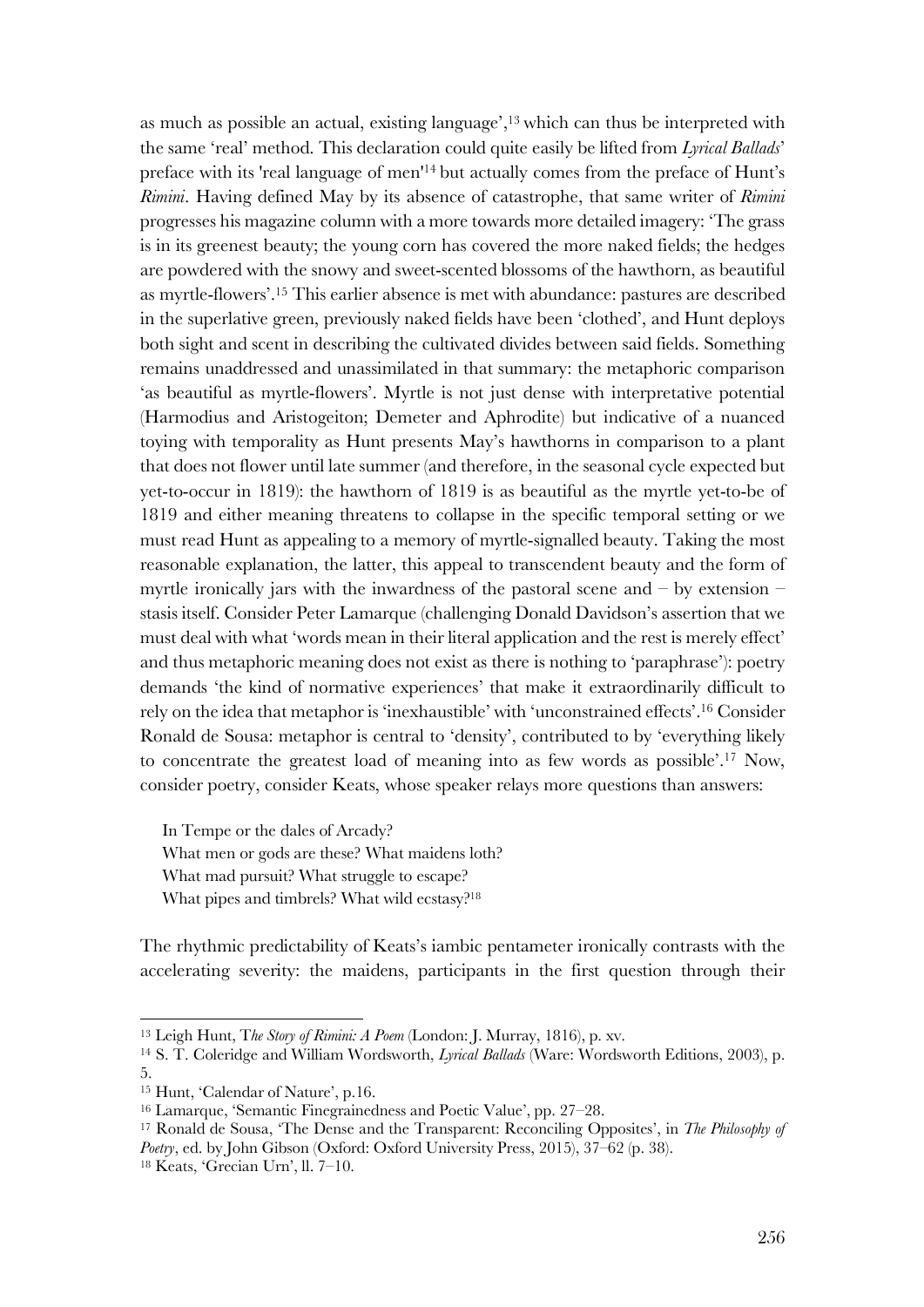'loth[ing]', are swiftly relegated to become the subservient aspect of the 'mad pursuit' and the subsequent 'struggle'. Both the 'pursuit' and 'struggle' are, of course, metaphoric: given the paraphrase; given the fact this is not literally applicable; given the still images of the urn. The 'quietness', 'silence', and 'slow time' barely register as we are compelled to examine the speaker's interrogative pronoun-led shorter statements inside short lines that lead to this culmination despite – rather than due to – Keats's chosen meter. Engaging with the precise semantic descriptions of nature in Hunt's column and Keats's ekphrasis reiterates and elucidates the detail that  $-$  in presenting positive images and fixed notions – the reader is continually confronted with peripheral mutability and other challenges to the supposed-stasis of this naturalistic imagery.

A tension, therefore, is haunting the speaker of the 'Grecian Urn' and Hunt as they convey their naturalistic imagery: the tension between stasis and penultimacy. Inherent to the texts' description of nature's stasis is an implication of change. In a moment of theoretical near-synesthesia, the tension inherent in the speakers' 'reading' of 'visual' nature, is best advanced and understood through their presentation of unwearied aurality. In 'Calendar of Nature', the chirping avians are not 'unravish'd' but sing with 'unwearied love, while their partners are sitting; the later birds of passage arrive'.19 Once more, the specific preclusion of a certain, specific condition (weariness) in itself raises the latent potential for eventual weariness, but what is notable here is the idea of 'later' birds who, in the present participle, 'arrive'.20 Thus, when we move beyond this surface-level and unifying 'unweari[ness]', we find a stark temporal division between two groups in the present, supposed-collective: those present and those (non)present until recently. We should listen again: in 'Grecian Urn', the speaker – still examining the surface of the eponymous, man-made vessel – traces a 'happy melodist, unwearied | For ever piping songs for ever new' after declaring that:

Heard melodies are sweet, but those unheard Are sweeter; therefore, ye soft pipes, play on; Not to the sensual ear, but, more endear'd, Pipe to the spirit ditties of no tone [...]<sup>21</sup>

In a movement that takes the reader to the brink of sensual collapse, the speaker 'says' what he 'hears' when he 'reads' the urn by deploying the medium of taste. This is not the sole instance in Keats's oeuvre where he conflates the act of tasting and hearing: the speaker of 'To [Mary Frogley]' similarly offers up the 'sweetness | of thy honied voice' and 'sweet privacy'.22Marshall Brown's argument that 'Grecian Urn' presents an 'even sweeter', idealised version of existence<sup>23</sup> does not, however, address the metric qualities

<sup>19</sup> Hunt, 'Calendar of Nature', p. 16.

<sup>20</sup> Ibid.

<sup>21</sup> Keats, 'Grecian Urn', ll. 23–24, ll. 10–13.

<sup>22</sup> John Keats, 'To [Mary Frogley]', in *Poems* (London: Ollier, 1817), pp. 36–39 (ll. 23–24).

<sup>23</sup> Marshall Brown, 'Unheard Melodies: The Forces of Form', *PLMA*, 107.3 (1992), 465–481 (p. 467).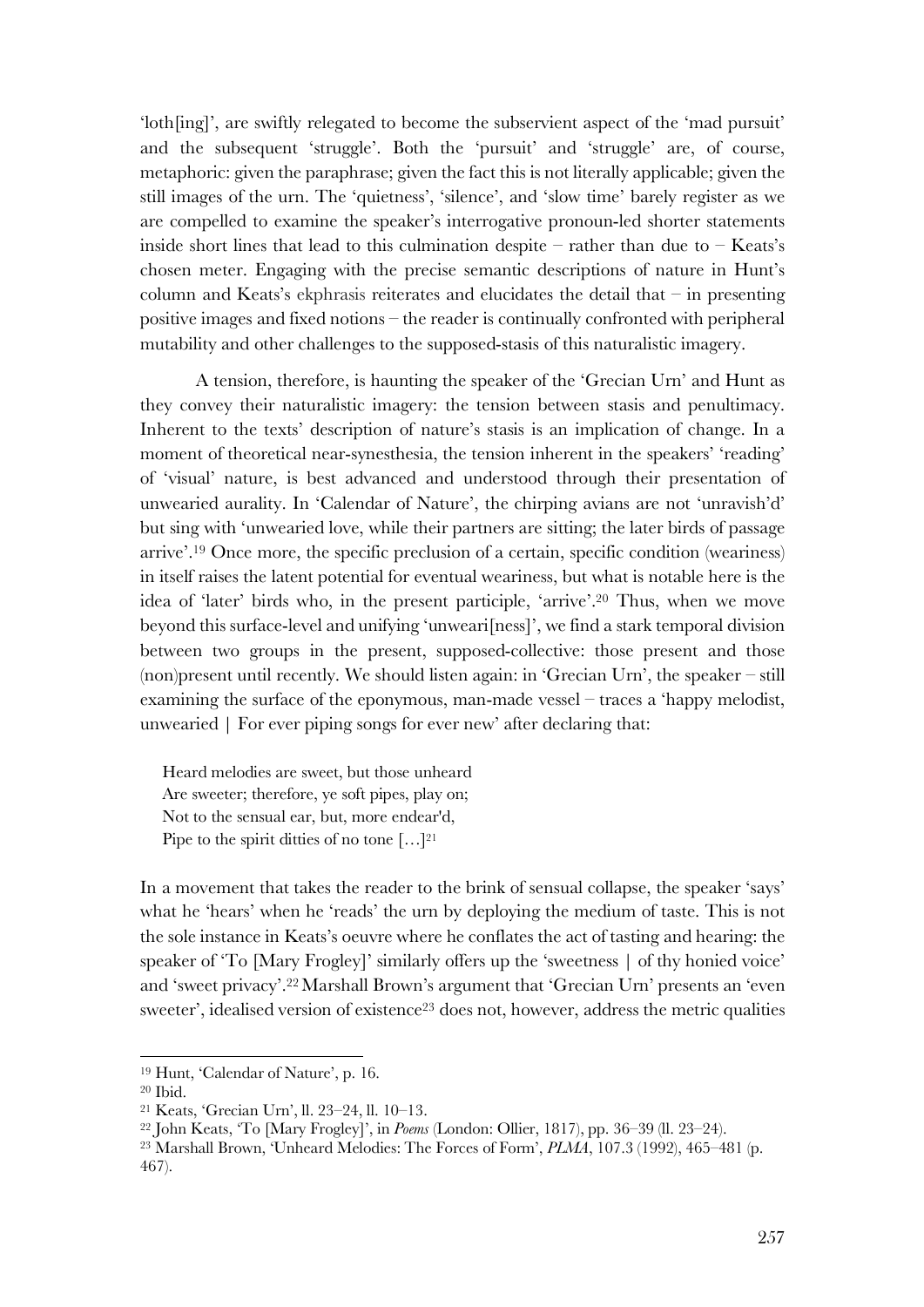at play: 'unheard' and 'Not to', a trochee and a spondee, respectively, distort the regular meter and draw the reader's attention once more to absence rather than presence. The ode, with its combination of Shakespearean quatrains and Miltonic sestets, is clearly distinct from the poetic form that marks Hunt's and Keats's earlier work (and, broadly, the Cockney School of Poetry), but there is merit in attending closely to a notable aesthetic statement formed by the 'Unheard' and 'endear'd' couplet. 'Unheard' and 'endear'd' do not merely half-rhyme but, as Susan J. Wolfson convincingly argues, their combination results in a 'sight rhyme' and 'syllabic dislodging' of 'end' and 'eared'. Thus, the couplet arrestingly becomes 'unheard | end' due to this syllabic dislodging, rather than 'unheared | endear'd'.<sup>24</sup> What we can hear – the 'lisp[ing] sedition',<sup>25</sup> to reappropriate a comment from the earlier Cockney School of Poetry attacks – is the sibilance of 'melodies are sweet' and 'soft pipes' coupled with the looming danger of an 'unheard end' to the stasis of nature in the text. Notably, in the context of this study of imagery, it is only by attending closely to rhyme (far removed, formally, from Keats's and Hunt's earlier reformed heroic couplets) that this 'unheard end' can be 'heard', but this is a far less problematic or ironic dynamic than the reader may initially believe. The power and prominence of this looming 'end' depend on it being noticed: 'heard', as it were. In a text dominated by multifaceted, supposedly-static naturalistic scenes, these images routinely raise their own potential for imminent inversion, but here we find this particular sense of an 'end[ing]' not in tension with the naturalistic imagery but in tandem, emerging from that same stasis. The happy melodist plays on; the 'end' is neither 'heard' nor 'unheard' for the precise reason that it can never come to fruition, yet hangs over the poem, like a quiet bower.

It is not just sensual naturalistic imagery but human interaction with this Keatsian-Huntian natural environment that should interest us here. While Keats's maidens exist in 'mad pursuit',  $26$  Hunt's farmer is – in sharp contrast – a far less active and dynamic agent:

[...] the farmer does little, but leisurely weed his garden, and enjoy the sight of his flowering industry; the sun stops long, and begins to let us feel him warmly; and when the vital sparkle of the day is over, in sight and sound, the nightingale still continues to tell us its joy; and the little glow-worm lights up her trusting lamp, to shew her lover where she is.27

This pastoral scene – with the heat of the sun just beginning to move from a theoretical possibility to an a posteriori warmth – raises, again, the cold spectre of stasis ending (and, indeed, with the 'little glow-worm' poised to 'light' the evening for her lover). Still,

<sup>24</sup> Susan J. Wolfson, *The Questioning Presence: Wordsworth, Keats, and the Interrogative Mode in Romantic Poetry* (Ithaca: Cornell University Press, 1986), p. 320.

<sup>25</sup> Z., 'On the Cockney School of Poetry No.IV', *Blackwood's Edinburgh Magazine,* 3 (August 1818), p. 524.

<sup>26</sup> Keats, 'Grecian Urn', l. 9.

<sup>27</sup> Hunt, 'Calendar of Nature', p. 16.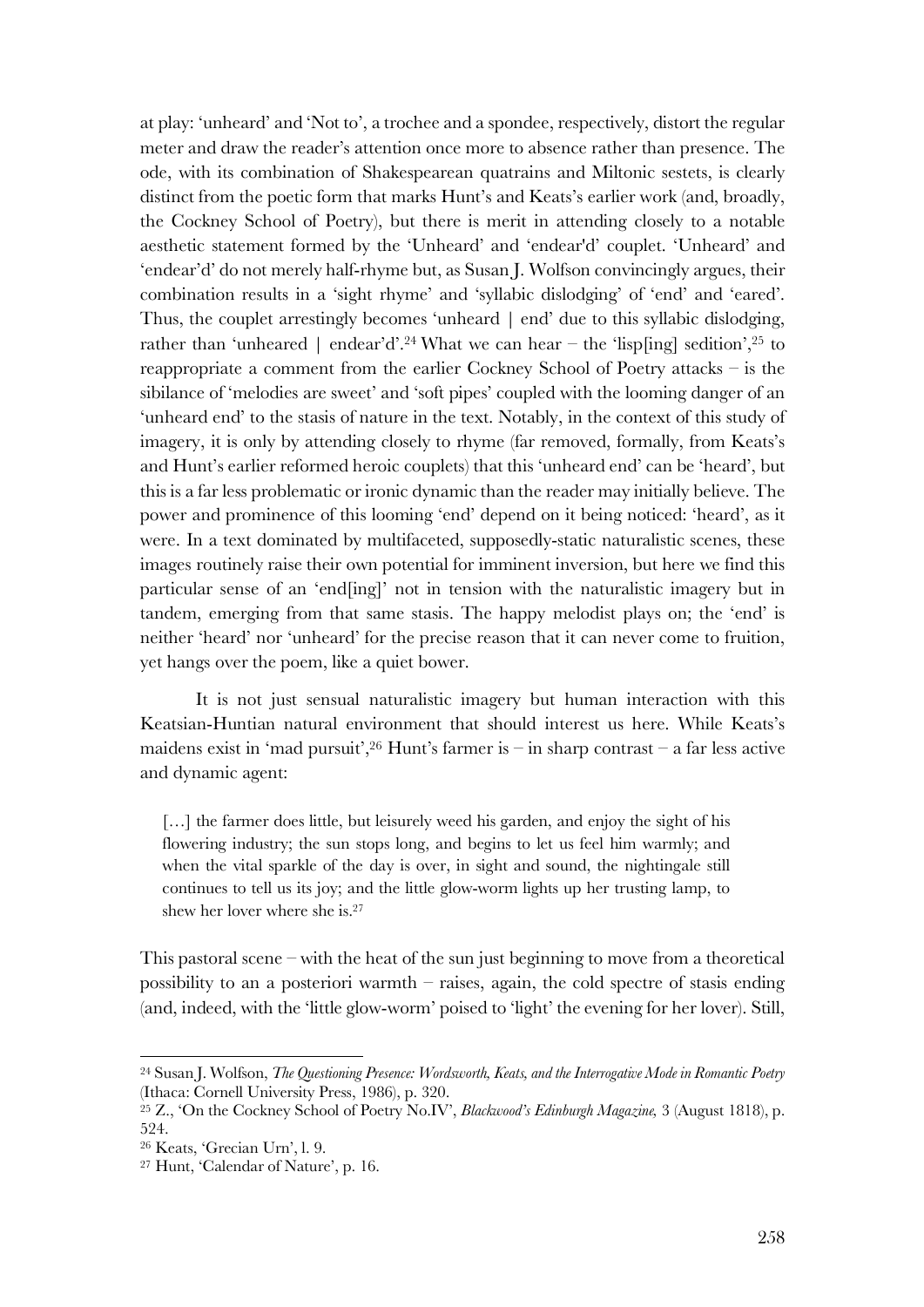however, we find this 'still', this continuity throughout it all, in a way that subtly summons Keats's 'still stedfast, still unchangeable' 'Bright Star' utterance.28 Hunt cannot quite bid 'adieu', with the nightingale's song continuing in perpetuity at the close of his column; Keats's boughs cannot bid 'adieu' to Spring itself:

Ah, happy, happy boughs! that cannot shed Your leaves, nor ever bid the Spring adieu; And, happy melodist, unwearied, For ever piping songs for ever new; More happy love! more happy, happy love! For ever warm and still to be enjoy'd, For ever panting, and for ever young […]29

In a poem littered with images of a 'mysterious priest', a 'peaceful citadel' being 'emptied' as its population decants from town to ceremony, and 'marble men and maidens overwrought',30 it is still this 'happy melodist' who captures our attention with his unparalleled dynamism. That is: his actions are framed by the premise of being 'for ever new', 'warm', 'young', and 'panting'. The present participle state of both the latter and 'piping' itself wed two moments of expressional intensity – one bodily, one artistic – that are locked in stasis on the side of the urn. Anaphora abound, happiness and permanence are similarly wed. John Beer's observation that 'happy' has a reduced significance for 'modern' readers,<sup>31</sup> while notable, fails to address the fact that the sheer concentration of repetition evokes 'more' happiness than can be contained on the side of the artefact. That repetition is the true centre of gravity here, rather than the emotive power of the adjective. Paul D. Sheats rightly positions Keats as more Wordsworthian than William Wordsworth; while the latter 'praised the power of the spatial art to halt time', the former transfigures that same power 'by adding what only poetry can give: life, warmth, and breath'.32 To extend Sheats' assertion to its logical conclusion: the 'life, warmth, and breath' in 'Grecian Urn' are contingent on a 'halt[ing]' of time' that renders action not merely unresolved or in media res but actively raises, time and time again, the very fact that this stasis could give way to change, disequilibrium, and an ending. To appreciate the splendor of being 'for ever warm', we recognise that warmth, by its nature, will always leave the body; to accept that something is 'still to be enjoyed', we recognise that enjoyment, by its nature, is transient.

In 'Calendar of Nature' and 'Grecian Urn', we encounter stasis both in the pastoral scene summoned by Hunt's journalism and in the naturalistic images that

<sup>28</sup> John Keats, 'Bright Star', in *The Major Works*, ed. by Elizabeth Cook (Oxford: Oxford University Press, 2008), pp. 325 (l. 9).

<sup>29</sup> Keats, 'Grecian Urn', ll. 21–27.

<sup>30</sup> Ibid., l. 32; ll. 36-37; l. 42.

<sup>31</sup> Gillian Beer, 'Aesthetic Debate in Keats's Odes', *The Modern Language Review*, 64.4 (1969), 742– 748 (p. 747).

<sup>32</sup> Paul D. Sheats, 'Keats and the Ode', *The Cambridge Companion to Keats*, ed. by Susan J. Wolfson (Cambridge: Cambridge University Press, 2001), pp. 86–101 (p. 93).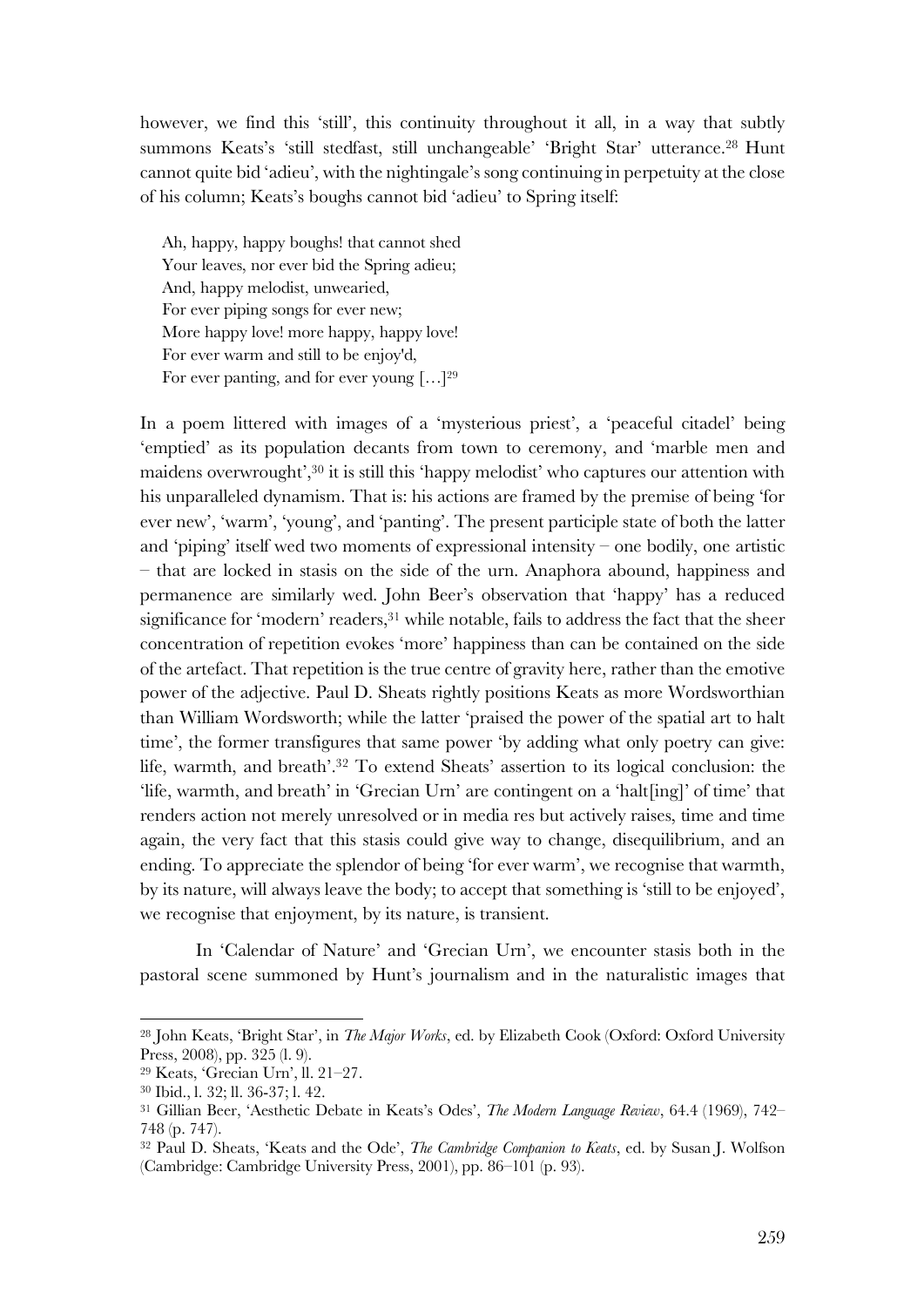Keats's speaker 'reads' on the side of the vessel. Throughout the poetry and the journalism, considered engagement with the very semantics of negation, the latent potential for self-inversion, the peripheral mutability, and the looming 'end' demonstrate that – far from ultimately collapsing this stasis – these supposed threats are structurally inherent and systemically significant to both the creation and maintenance of stasis. This is the central 'awkward bow'33 of 'Calendar of Nature' and 'Grecian Urn'; the very aspects that may reasonably be expected to undermine stasis simultaneously confirm the stasis of imagery by the very fact that they are neatly assimilated by it, thus becoming confirmation of the very literary and journalistic device that ought to be undone. While the 'silent form' of the urn and 'treasures of summer' evoked in the column 'dost tease us out of thought' (and direct us, as readers, towards uncovering the end of stasis, the tipping point of penultimacy, and thus the movement from doing to done and from what is yet-to-be to what is), consistent interrogation of stasis in both 'Calendar of Nature' and 'Grecian Urn' leads us to conclude that it 'shalt remain'34 still, steadfast, and unwaverig

## BIBLIOGRAPHY

### PRIMARY SOURCES

Byron, Lord, *Selected Poems of Lord Byron: Including Don Juan and Other Poems*, ed. by Paul Wright (Ware, Hertfordshire: Wordsworth Editions, 1994)

Coleridge, S. T. and Wordsworth, William, *Lyrical Ballads* (Ware: Wordsworth Editions, 2003)

Hunt, Leigh, 'Calendar of Nature [May]', *The Examiner* (9 May 1819), p. 16

Hunt, Leigh, T*he Story of Rimini: A Poem* (London: J. Murray, 1816)

Keats, John, *Selected Letters*, ed. by Robert Gittings (Oxford: Oxford University Press, 2009), pp. 369–370

Keats, John, *The Major Works*, ed. by Elizabeth Cook (Oxford: Oxford University Press, 2008), pp. 288–289

Keats, John, *Poems* (London: Ollier, 1817), pp. 36–39

<sup>33</sup> Keats, '30 November 1820', p. 370.

<sup>34</sup> Keats, 'Grecian Urn', l. 44; l. 47.